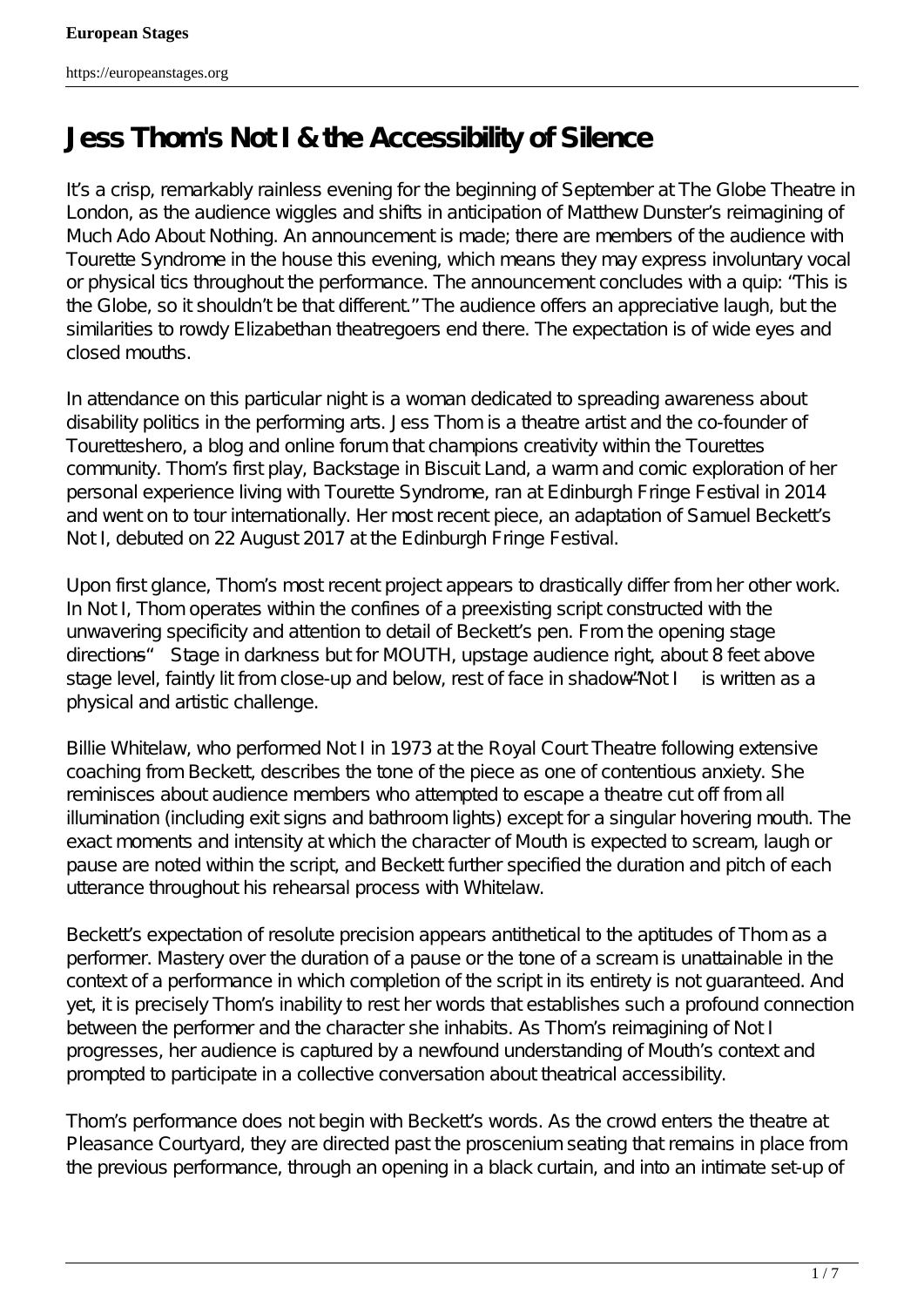chairs and floor cushions. Thom and British Sign Language (BSL) performer and interpreter Charmaine Wombwell are dressed in all black, yet their faces light up with exuberant greeting as each new audience member enters. The sense of impending entrapment that set the tone of Whitelaw  $\&$ ot *I* is replaced by an atmosphere of casual warmth and welcome.

Once everyone settles into the space, Thom introduces herself with interjections of "BISCUIT," "CATS," and various other physical and verbal tics. Thom and Wombwell's introductions include a verbal description of each of their physical features for the visually impaired and real-time BSL (including Thom's tics) for the deaf community. Thom is transparent in her revelation of the stakes of the piece. She explains that she may repeat specific words, produce irreverent additions to the text, or suffer an episode that could prevent her from completing the performance. Wombwell and Thom welcome unrestricted sound and physical movement into the space, thus classifying the piece as a "relaxed performance" a-term Thom writes extensively about on the Touretteshero blogbefore proceeding with the artistic work. Once the ground ruleser intentional lack thereofare set, Beckett's script gains a vehicle through which to speak.

There is a collective intake of breath as Thom slips from her role as hostess into the tangled urgency of Mouth's world. She rolls her wheelchair backwards into the lift and is hoisted up into darkness. Only her mouth lit under the dark hood. Wombwell steps into her own hazy spotlight, filling the role of the silent, standing Auditor noted in Beckett's script. The mouth begins to speak, the fingers begin to sign, and what follows is intentionally left un-prescribed. The performance oscillates between the speed and precision of intense studio training, and the spontaneity of unforeseen alterations. Wombwell communicates with a certain grounded and expressive quality that can only be achieved through unwavering attentive listening. Both women operate under the impending possibility of failure, and with the mutual responsibility of communication.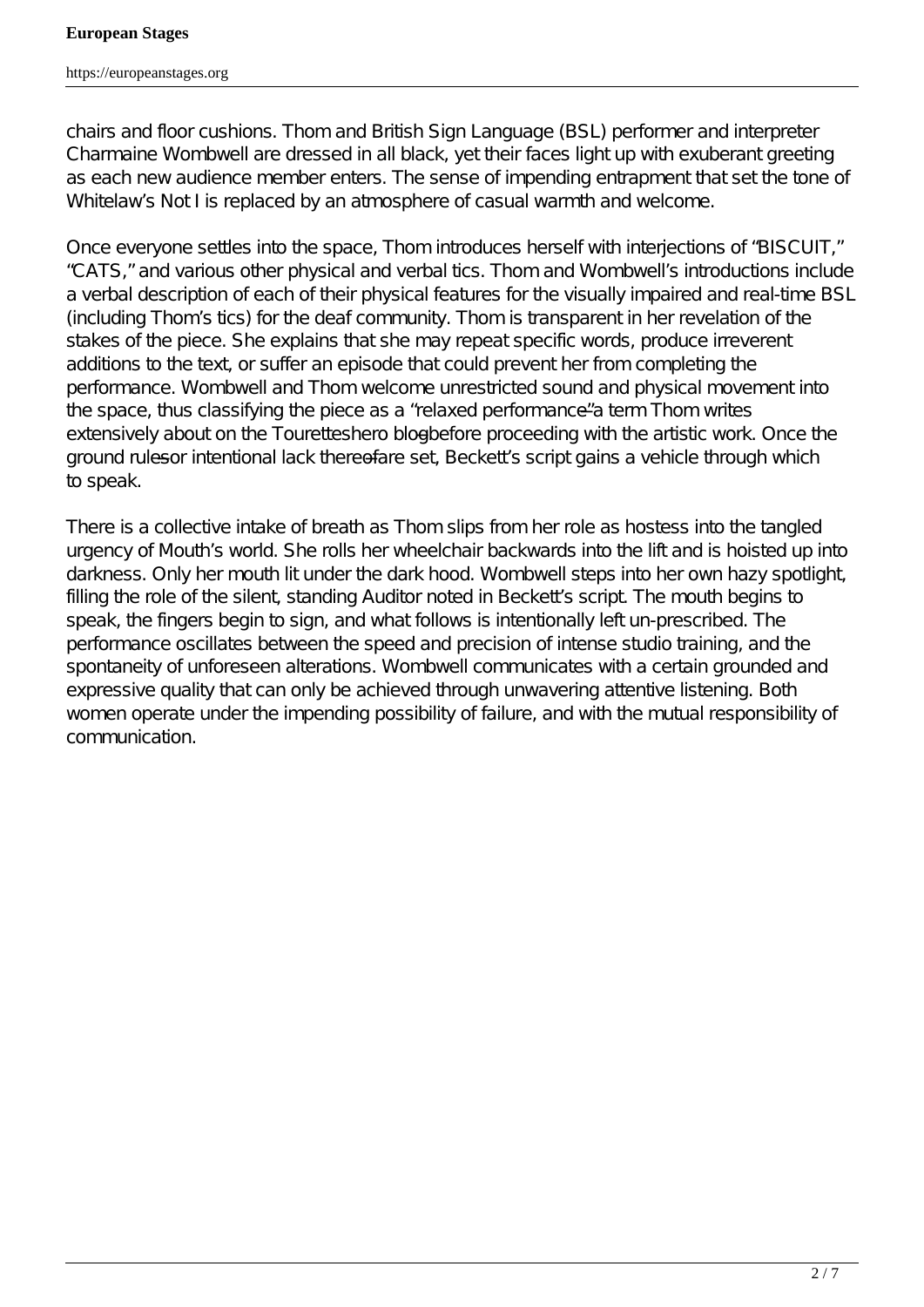https://europeanstages.org



Beckett's *Not I*, feat. performers Jess Thom and Charmaine Wombwell. Photo: James Lindsay.

Thom and Wombwell's elastic relationship with change makes it difficult to decipher the script from the " mistakes." Beckett's intentionally broken phrases and circular thought patterns are not far removed from the unpredictability of Thom's tics. The compulsion to categorize dissipates steadily as it becomes clear that linear plot and logical progression are no longer indications of normalcy. Once the audience forgoes the expectation of a specified structure, the challenge becomes to relax into the cadence of tangential thought and repetitive unpredictability. Like Thom herself, Mouth struggles with an inability to organize and revise as she speaks: "imagine! ... no idea what she was saying!" Beckett's words take on new meaning in the context of a performer labeled as "other" precisely because the choice to remain silent is inaccessible to her.

Roughly twenty minutes later the lights restore and Thom descends once more. She flashes a victorious smile, and vacates her position center stage. Mouth is soon replaced by projected video footage chronicling the rehearsal process of *Not I.* The short film invites the audience into Thom's experience living as a disabled artist and performer, and provides context for the genesis, growth, and execution of the piece.

At the conclusion of the film, Thom invites her audience to discuss the material. Both performers avoid the stodgy power dichotomy of lecturer versus student body by engaging one-on-one with audience members throughout the conversation. A question and answer session follows, in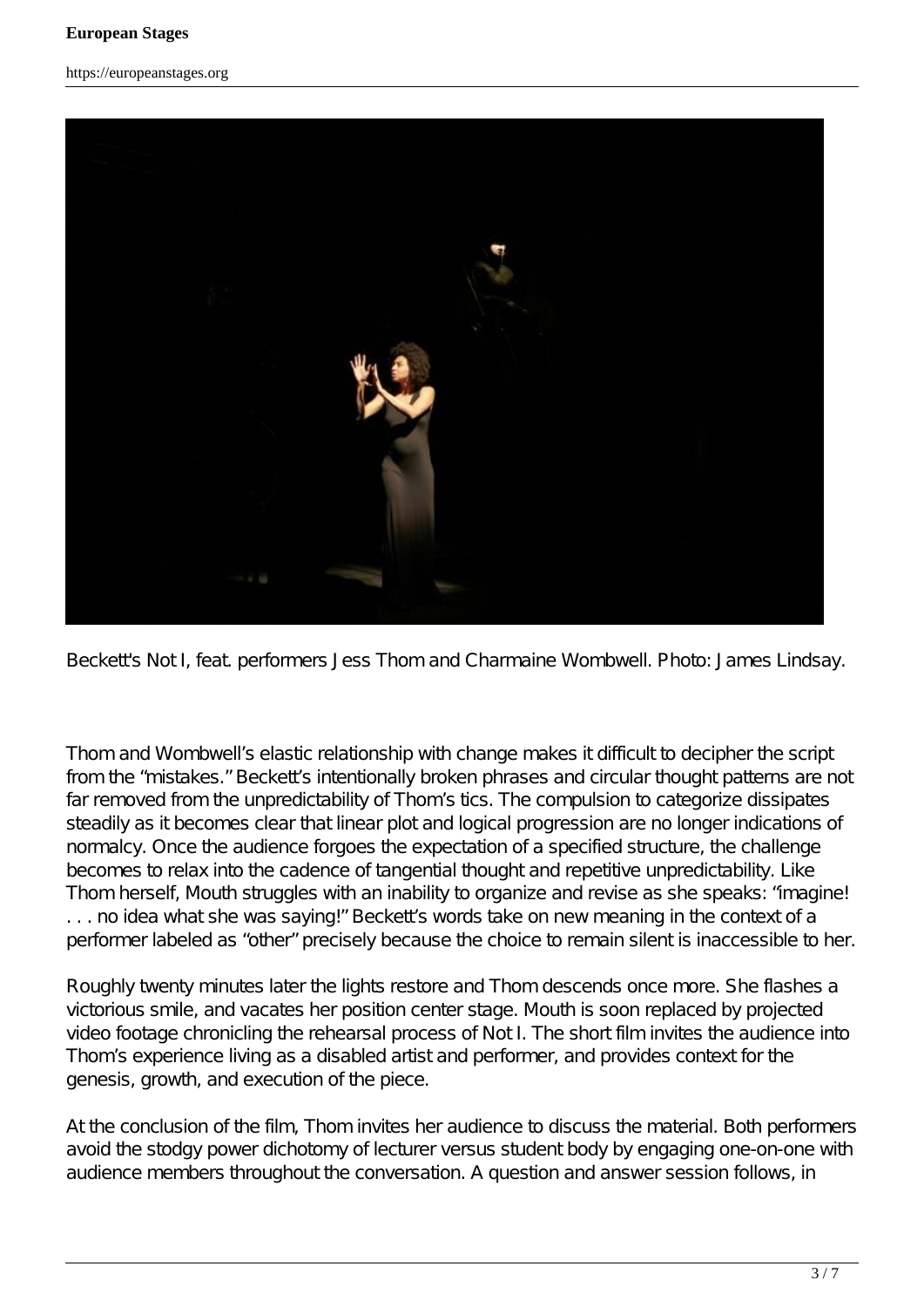#### **European Stages**

which Thom maintains a spirit of enthusiasm as she navigates a series of prodding audience inquiries.

- "Do you prefer to be called a disabled person or a person with disabilities?"
- "I am a disabled person."

Thom takes this moment to clarify a concept introduced at the outset of the piece: the social model of disability. She explains that individuals are disabled by the social structures that are set up to define "normality" as opposed to his/her/their particular physical or cognitive malady.



Beckett's *Not I*, feat. performer Jess Thom. Photo: James Lindsay.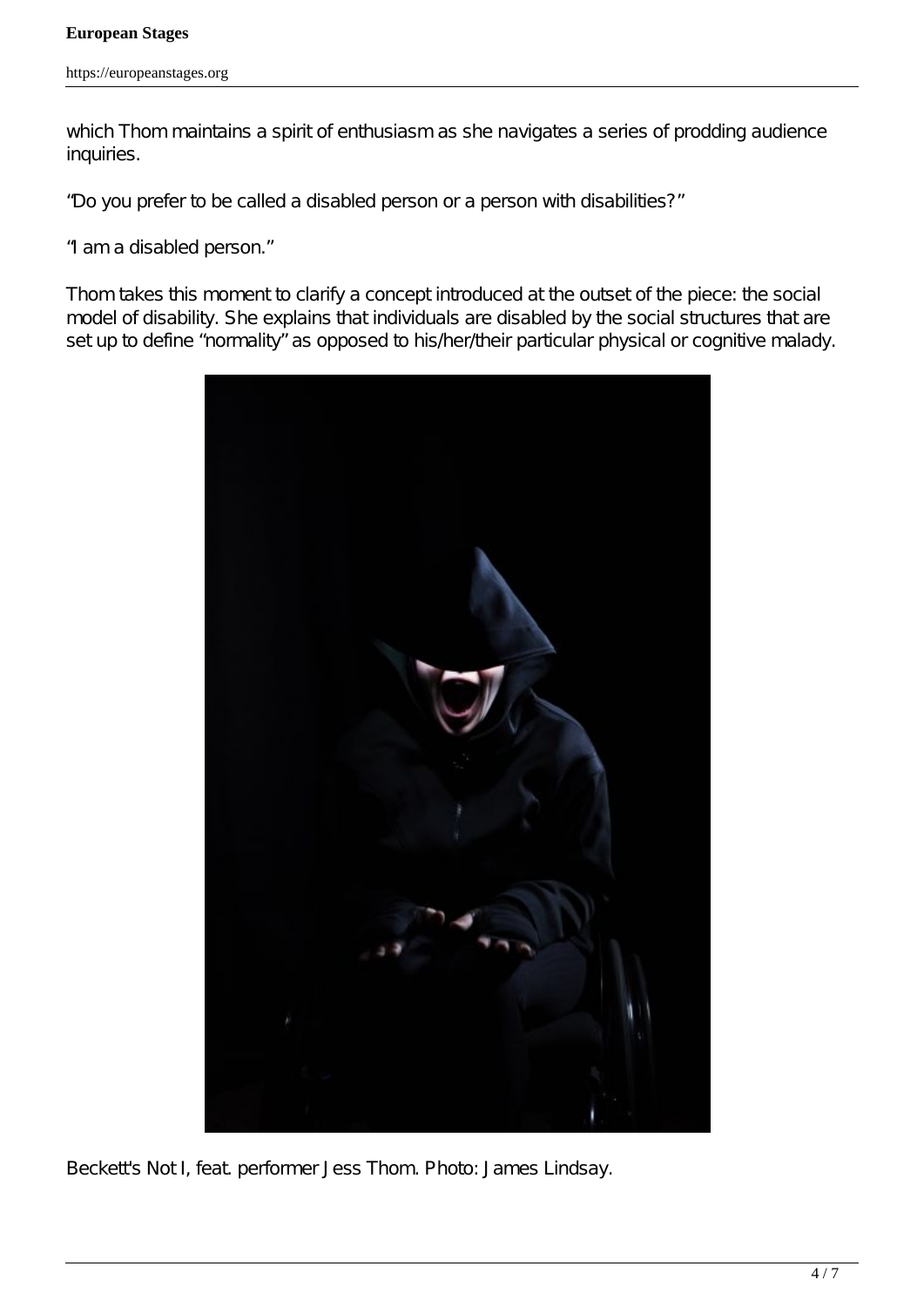Thom's responses are at once personal and educational, encouraging an examination of preconceived notions about the hierarchy of speech within social and artistic organizations. The four-part structure of the performanceintroduction, performance, discussion, Q&A presents a model for the comprehension and re-creation of an accessible theatrical space. The content of the educational sections caters to an assumed public ignorance about disability and its relationship to the performing arts. The structure of the performance prioritizes engaged discourse and education over theatrical spectacle.

The performance concludes with designated time for unrestricted sound and movement. Thom instructs her audience to yell, shake, squirm, and laugh all at once. Auditory exhalations and physical gestures commence, yet a sizable portion of the audience appears self-conscious. Thom and Wombwell have curated a safe space, and yet the traces of Mouth's anxieties linger in the room: Am I too loud? Too noticeable? If I open my mouth too far, will I be able to close it again?

The Edinburgh Fringe Festival is an active participant in discourse surrounding audience interaction, yet it is a conversation that does not often foreground accessibility. *Not I* addresses the kind of interaction that is impossible to anticipate: something that artists and academics with normative physical and cognitive functioning tend to leave unexamined in their creation and critique of performance. Thom's embodiment of Beckett's piece demands the inclusion of theatrical discourse surrounding the inherent privilege of silence.

**Zoe Rose Kriegler-Wenk** is the Artistic Director of the Student Theatre Committee at Smith College, where she studies Theatre and English. She has worked as a member of the artistic core company at Orchard Project, attended the playwriting section of Sewanee Young Writers' Conference, participated in the Amherst Creative Writing Residency, and trained as a playwriting apprentice at Powerhouse Theater. She is a recipient of the Denis Johnston Five-College Playwriting Prize and the Yvonne Sarah Bernhardt Prize for Contribution to the Theatre **Department**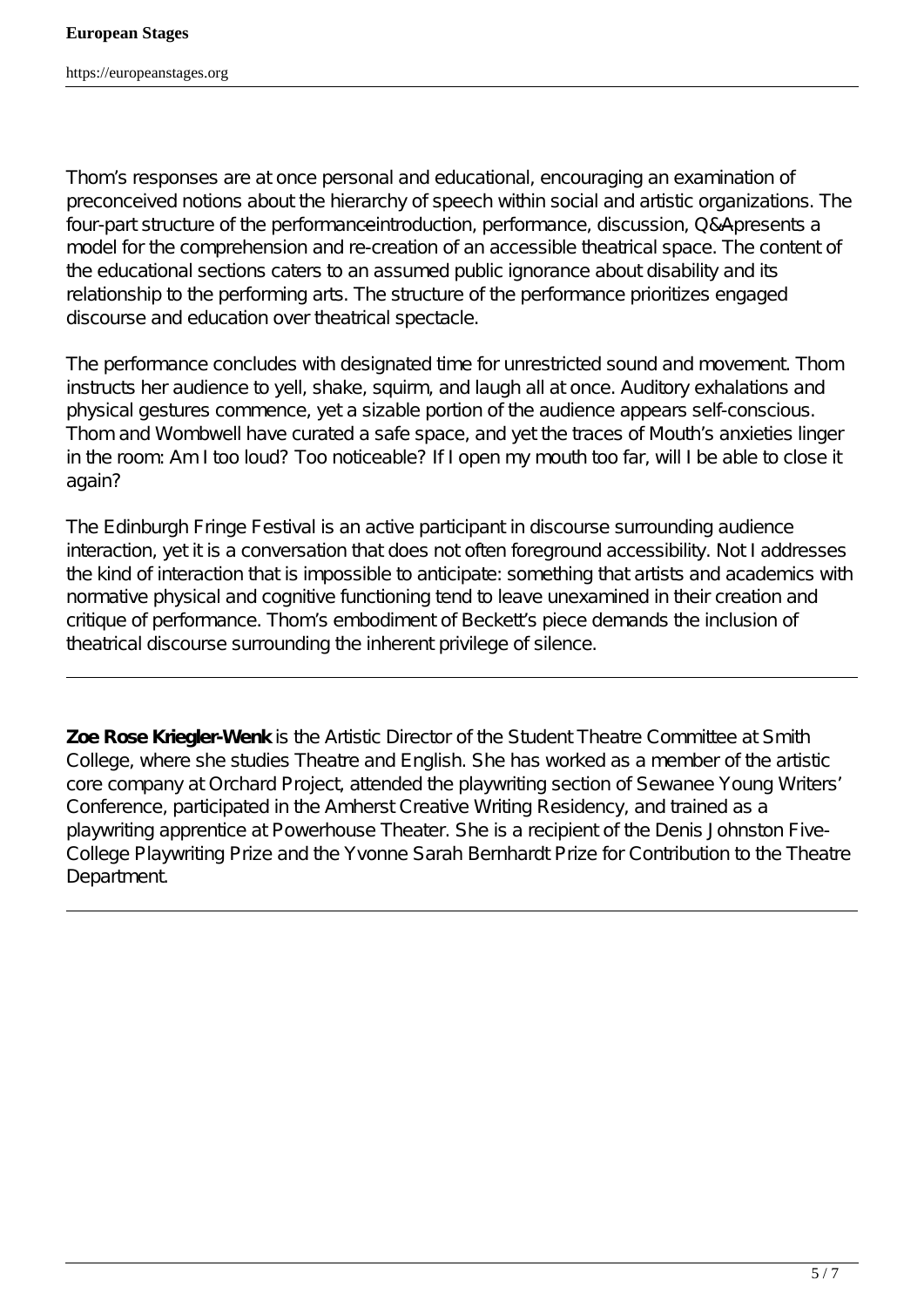# **MARTIN E. SEGAL THEATRE CENTER PUBLICATIONS**

European Stages, vol. 10, no. 1 (Fall 2017)

### **Editorial Board:**

Marvin Carlson, Senior Editor, Founder

Krystyna Illakowicz, Co-Editor

Dominika Laster, Co-Editor

Kalina Stefanova, Co-Editor

**Editorial Staff:**

Taylor Culbert, Managing Editor

Nick Benacerraf, Editorial Assistant

#### **Advisory Board:**

Joshua Abrams Christopher Balme Maria Delgado Allen Kuharsky Bryce Lease Jennifer Parker-Starbuck Magda Roma ska Laurence Senelick Daniele Vianello Phyllis Zatlin

### **Table of Contents:**